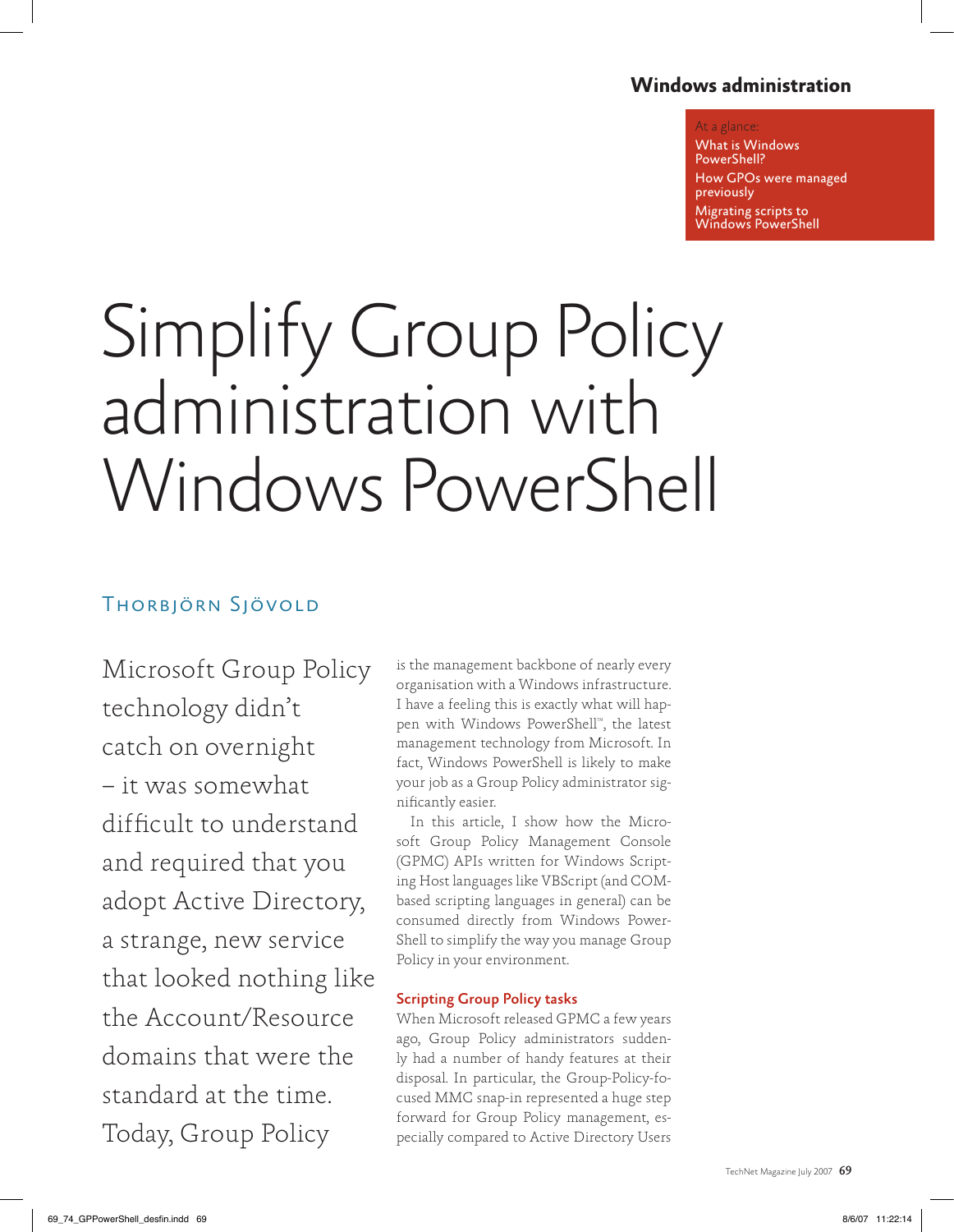and Computers. Moreover, there was a brand new API that let administrators use COMbased languages such as VBScript to perform Group Policy administration of tasks, such as backing up and restoring Group Policy Objects (GPOs), migrating GPOs between

## The vast amount of .NET code being produced today can be used directly from within Windows PowerShell

domains, configuring security settings on GPOs and links, and reporting.

Unfortunately, GPMC did not provide the ability to edit the actual configured settings inside the GPOs. In other words, you could perform operations on the GPO container, such as reading GPO versions, reading modify dates, creating brand new GPOs, backing up and restoring/importing GPOs from different domains, and so forth, but you couldn't programmatically add or change the content of the GPO, for example adding a new redirected folder or a new software installation. What you generally did instead was create the GPO and configure all settings manually using the Group Policy Object Editor, then back it up and import it into a test environment. When everything was verified and working properly, you would import it into the live environment. Despite the missing feature, the use of scripts instead of manual interaction with the GPMC API resulted in a tremendous amount of time, effort and error saved in day-to-day Group Policy administration.

#### The next level

How is Windows PowerShell different from scripting languages like VBScript? For starters, Windows PowerShell is a shell and, at least for our purposes, you can think of a shell as a command-line interpreter. Though VBScript can be run from the command line, a VBScript file cannot be run line by line. A Windows PowerShell script, in contrast, can be created on the fly as a series of individual

commands. In addition, Windows PowerShell has functions that work much like subroutines in VBScript, and that can be created in real time at the Windows PowerShell command prompt.

Even better, Windows PowerShell is built on the Microsoft .NET Framework, while VBScript relies on older COM technology. This means that the vast amount of .NET code being produced today can be used directly from within Windows PowerShell.

What it comes down to is that with Windows PowerShell, you get full scripting support and interactive mode, all in one package. The examples I provide here will all be command-line input so you can type as you read; however, they'll work equally well if you put them in a Windows PowerShell script file and run it.

#### Recreate old scripts using Windows **PowerShell**

The last thing you want to do when you start with a new technology is toss out all your previous work. There are three approaches you can use to access COM objects from the GPMC API, or basically to reuse any old VBScript out there. You can select one of these three options:

- Create a Windows PowerShell cmdlet using a programming language like C# or managed C++.
- Use Windows PowerShell to access the ScriptControl in MSScript.ocx to wrap old scripts.
- Wrap the COM calls in reusable Windows PowerShell functions or else call the COM objects directly.

I'm going to focus mainly on the third option, but let's have a quick look at all the options first.

#### Creating a Windows PowerShell Cmdlet

Microsoft included a large number of cmdlets with Windows PowerShell, allowing you to copy files, format output, retrieve the date and time, and so on, but you can create your own cmdlets as well. The process is fully documented at www.microsoft.com/uk/technetmagazine/cmdlet. Here are the steps:

• Create a class library DLL in a .NET programming language such as C#.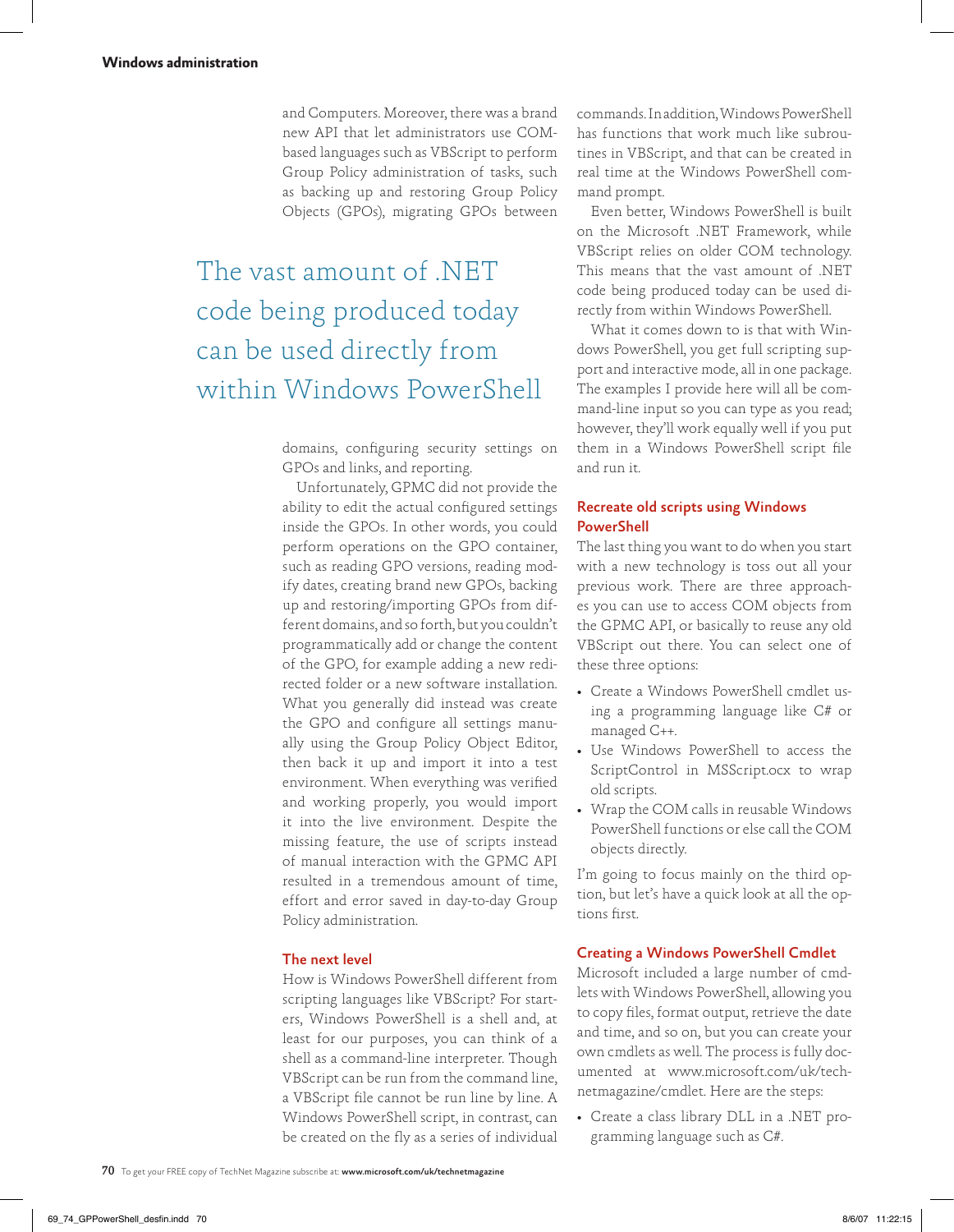- Create a new class and inherit from the base class cmdlet.
- Set attributes that determine the name, usage, input parameters, and so forth, and add your code.

Because Windows PowerShell is built on the .NET Framework, any types, such as a string, object, and so forth, that are being returned or passed as parameters are exactly the same in the code as in Windows PowerShell; no special type conversion is needed.

The real power of this solution is that you have a complete programming language at your disposal.

#### Wrapping old scripts using the ScriptControl object in MSScript.ocx

Obviously, you need the VBScript engine to run a VBScript file. What is not so obvious is that this engine is a COM object and, since you can use COM objects from Windows PowerShell, you can invoke the VBScript engine. Here's how this could look:

```
$scriptControl = New-Object -ComObject ScriptControl
$scriptControl.Language = 'VBScript'
$scriptControl.AddCode(
     'Function ShowMessage(messageToDisplay)
     MsgBox messageToDisplay
    End Function')
$scriptControl.ExecuteStatement('ShowMessage
     "Hello World"')
```
If you enter this code in the Windows PowerShell Command Line Interface (CLI), the VBScript function ShowMessage is called and executed with a parameter, resulting in a Message Box displayed with the text Hello World.

Now some of you might think, "Great! I've mastered the art of using COM from Windows PowerShell and I can stop reading this article and start filling the ScriptControl object with my collection of old GPMC scripts." Unfortunately, that's not the case. This technique quickly becomes very complex and tough to debug as soon as the scripts get larger.

#### Wrapping COM objects

So the best option is the third: wrapping the COM calls in reusable Windows Power-Shell functions, which lets you consume the COM objects in the GPMC API. The line below shows how to create a .NET object directly in Windows PowerShell. In this case, it's a FileInfo object that can be used to get the size of the file:

\$netObject = New-Object System.IO.FileInfo( "C:\boot.ini") # Create an instance of FileInfo # representing c:\boot.ini

Note that # is used in Windows PowerShell for inline comments. Using this newly instantiated FileInfo object, you can easily get the size of boot.ini by simply typing the following code:

\$netObject.Length # Display the size in bytes of the # file in the command line interface

Wait, weren't we supposed to talk about COM objects and VBScript conversion? Yes, but look at the following command:

\$comFileSystemObject = New-Object –ComObject Scripting.FileSystemObject

You'll notice that the syntax is basically the same as I used previously to create native objects from the .NET Framework, with two differences. First, I added the –ComObject switch that points Windows PowerShell toward the COM world instead of the .NET world. Second, I use a COM ProgID instead

#### Figure 1 Custom functions in the download

| <b>Function Name</b>      | Description                                                              |
|---------------------------|--------------------------------------------------------------------------|
| BackupAllGpos             | Backs up all GPOs in a domain                                            |
| BackupGpo                 | Backs up a single GPO                                                    |
| <b>RestoreAllGpos</b>     | Restores all GPOs from a backup to a domain                              |
| <b>RestoreGpo</b>         | Restores a single GPO from a backup                                      |
| GetAllBackedUpGpos        | Retrieves the latest version of GPO backups from<br>a given path         |
| CopyGpo                   | Copies the settings in a GPO to another GPO                              |
| CreateGpo                 | Creates a new empty GPO                                                  |
| DeleteGpo                 | Deletes a GPO                                                            |
| FindDisabledGpos          | Returns all GPOs where both the user and com-<br>puter part are disabled |
| FindUnlinkedGpos          | Returns all GPOs that have no links                                      |
| CreateReportForGpo        | Creates an XML report for a single GPO in a<br>domain                    |
| CreateReportForAllGpos    | Creates a separate XML report for each GPO in a<br>domain                |
| GetGpoByNameOrID          | Finds a GPO by its display name or GPO ID                                |
| GetBackupByNameOrld       | Finds a GPO backup by its display name or GPO<br>ID                      |
| <b>GetAllGposInDomain</b> | Returns all GPOs in a domain                                             |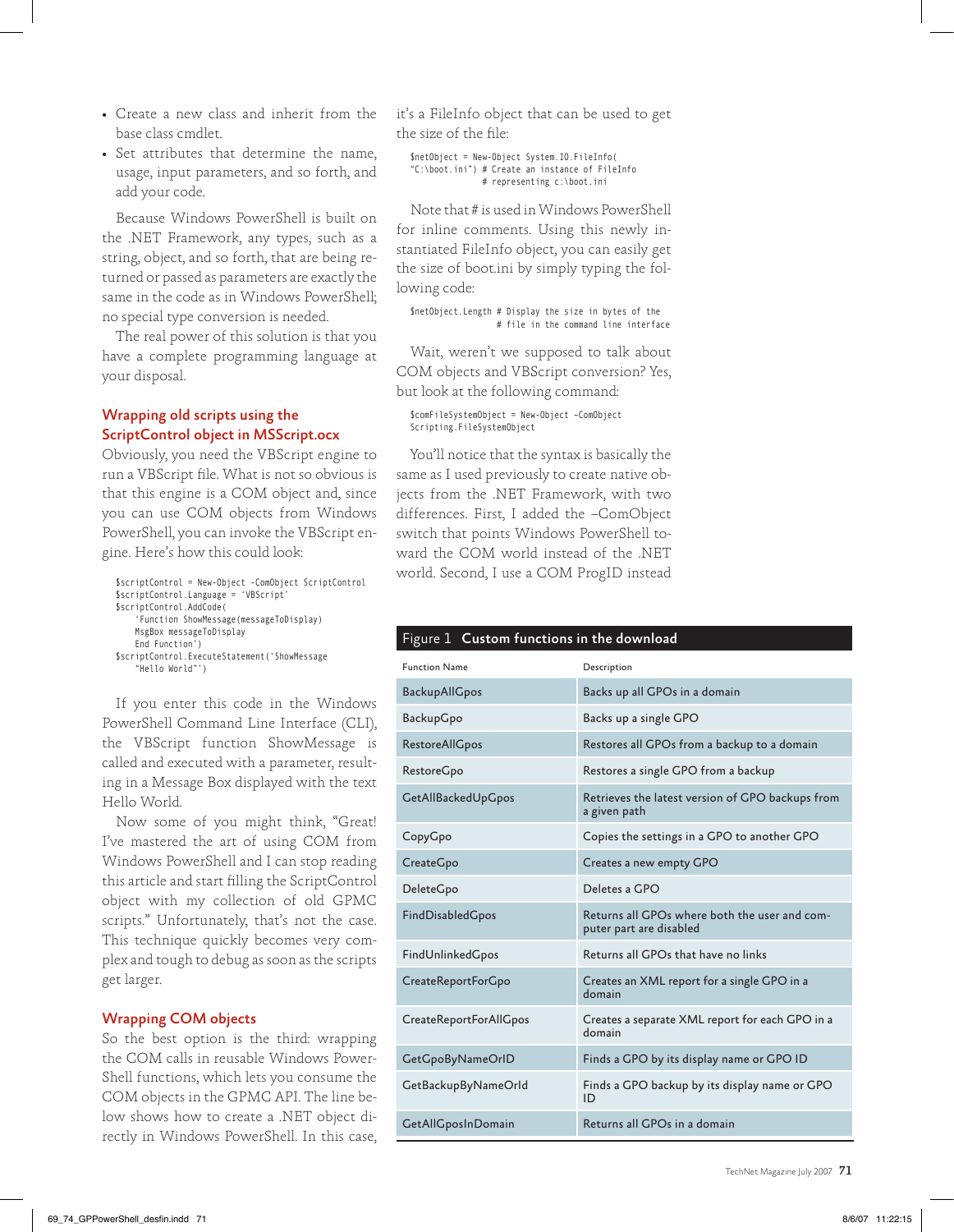# Wrap the COM calls in reusable Windows PowerShell functions

of a .NET constructor, in this case Scripting. FileSystemObject. The ProgID is the same name you've always used. In VBScript, the equivalent would be:

Set comFileSystemObject = CreateObject( "Scripting.FileSystemObject")

To get the file size using VBScript, add the line above to a file, together with the following code:

Set comFileObject = comFileSystemObject.GetFile( "C:\Boot.ini") WScript.Echo comFileObject.Size

Then run it using Cscript.exe, for example. In Windows PowerShell, you would do it like this (directly from the Windows PowerShell command line if you like):

\$comFileObject = \$comFileSystemObject.GetFile( "C:\boot.ini") \$comFileObject.Size

Of course, to convert a VBScript that reads the size of a file, I could have used the Windows PowerShell cmdlet that manages objects in drives, but I wanted to show you how easy it is to access COM from Windows PowerShell. Note that though I tell Windows PowerShell to create a COM object, the object that actually gets created, \$comFileSystemObject here, is a .NET object that wraps the COM object and exposes its interface. In the scope of this article, however, that doesn't really matter.

#### Windows PowerShell in action

Now that you've seen how to access COM from Windows PowerShell, let's focus on Group Policy. The examples here will show short code snippets to give you an idea of how to use the GPMC APIs from Windows

PowerShell, but you'll find a full set of Windows PowerShell functions to manage Group Policy in the code download related to this article, online at technetmagazine. com/code07.aspx. Figure 1 lists the functions included in the download.

As you read this section, feel free to start the Windows PowerShell command line and type in the commands. Remember that some commands are dependent on previous commands, however. In other words, some of the objects created initially will be used later on, so stay in the same Windows PowerShell session. If you close the session, you'll have to start again from the beginning, retyping all the commands.

So, let's create a new GPO using Windows PowerShell. The Group Policy team at Microsoft included a number of fully working VBScript samples with GPMC that you can take advantage of to speed things up. They're in the %ProgramFiles%\GPMC\ Scripts directory, where you'll also find a file called gpmc.chm that contains the GPMC API documentation. Let's have a look at the CreateGPO.wsf script and dissect it to see what makes it tick.

Near the top you'll see this line: Dim GPM

Set GPM = CreateObject("GPMgmt.GPM")

This is basically the starting point of any Group Policy management session or script because it instantiates the GPMgmt.GPM class that allows access to most of the GPMC functionality. Let's go ahead and do this from Windows PowerShell instead:

\$gpm = New-Object -ComObject GPMgmt.GPM

| MemberType Definition<br>Method<br>IGPMMigrationTable CreateMigrationTable ()<br>IGPMPermission CreatePermission (string, GPMPermissionType, bool)<br>Method<br>IGPMSearchCriteria CreateSearchCriteria ()<br>Method<br>Method<br>IGPMTrustee CreateTrustee (string)<br>Method<br>IGPMBackupDir GetBackupDir (string)<br>IGPMCSECollection GetClientSideExtensions ()<br>GetClientSideExtensions Method<br>IGPMConstants GetConstants ()<br>Method<br>Method<br>IGPMDomain GetDomain (string, string, int)<br>IGPMMigrationTable GetMigrationTable (string)<br>Method<br>IGPMRSOP GetRSOP (GPMRSOPMode, string, int)<br>Method<br>IGPMSitesContainer GetSitesContainer (string, string, string, int)<br>Method<br>void InitializeReporting (string)<br>Method | <b>Ex Windows PowerShell</b><br>니미<br>Windows PowerShell<br>Copyright (C) 2006 Microsoft Corporation. All rights reserved.<br>PS C:\Users\joshhoff> \$gpm = New-Object -ComObject GPMgmt.GPM<br>PS C:\Users\joshhoff> \$gpm   gm<br>TypeName: System. __ComObject#{f5fae809-3bd6-4da9-a65e-17665b41d763} |  |  |  |
|---------------------------------------------------------------------------------------------------------------------------------------------------------------------------------------------------------------------------------------------------------------------------------------------------------------------------------------------------------------------------------------------------------------------------------------------------------------------------------------------------------------------------------------------------------------------------------------------------------------------------------------------------------------------------------------------------------------------------------------------------------------|----------------------------------------------------------------------------------------------------------------------------------------------------------------------------------------------------------------------------------------------------------------------------------------------------------|--|--|--|
|                                                                                                                                                                                                                                                                                                                                                                                                                                                                                                                                                                                                                                                                                                                                                               | Name<br>CreateMigrationTable<br><b>CreatePermission</b><br> CreateSearchCriteria<br> CreateTrustee<br>GetBackupDir<br>GetConstants<br>GetDomain<br>GetMigrationTable<br> GetRSŌP<br> GetSitesContainer<br>InitializeReporting<br>PS C:\Users\joshhoff>                                                   |  |  |  |

Figure 2 Get-Member output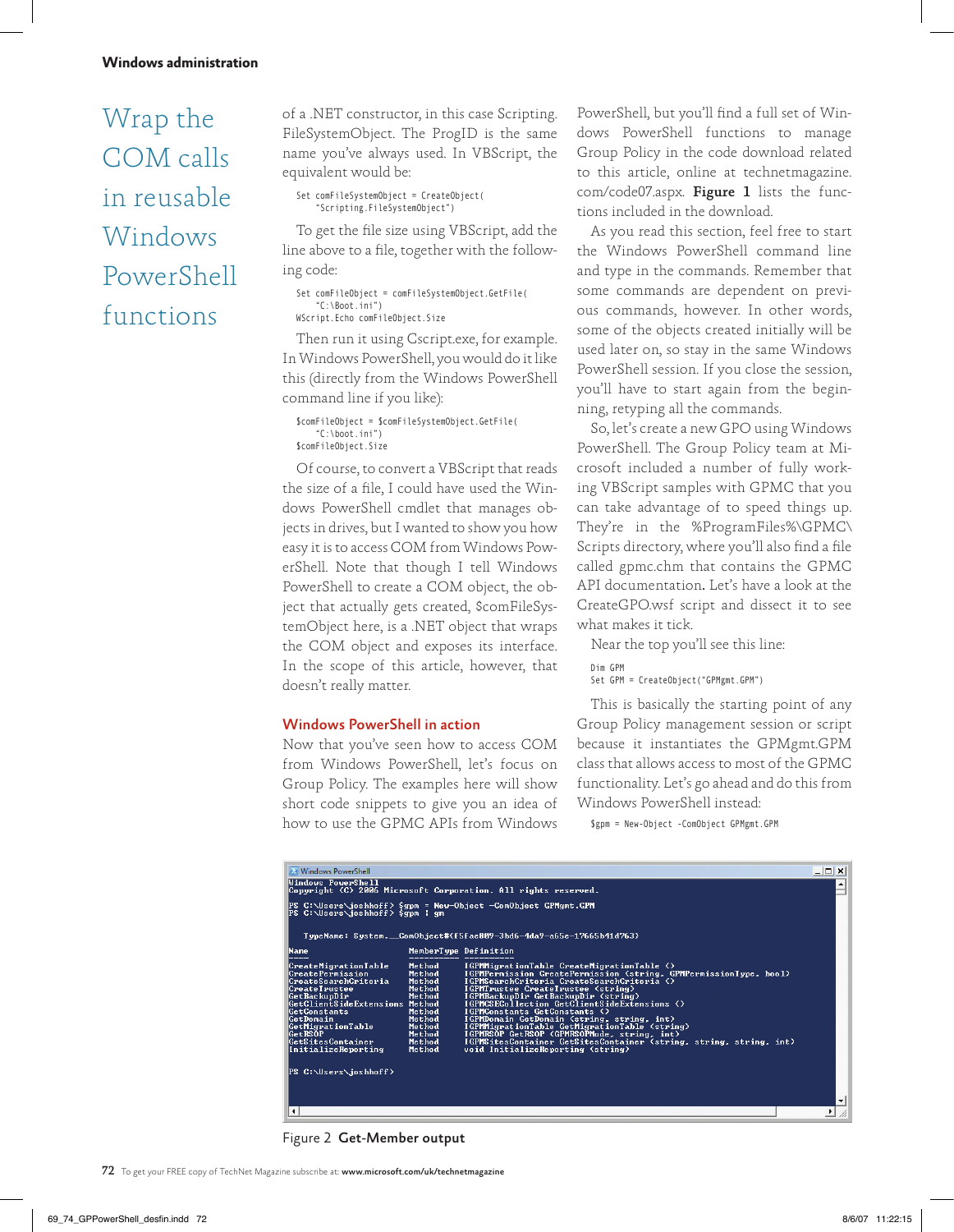Now that you have the starting point for Group Policy management, the next step is to figure out what you can do with it. Normally, you'd turn to the documentation for this type of information, but Windows PowerShell has a really cool feature. If you type the following line, you get the output shown in Figure 2:

#### \$gpm | gm

Pretty cool if you ask me. Note how the Get-Member (or gm) cmdlet lets you see the properties and methods the object supports right from the command line. Of course it's not the same as reading the documentation, but it makes it easy to use objects you're already familiar with when you don't remember the exact number of parameters, the exact name, and so forth. One important point to note is that when you look at the GPMC documentation node listings, it looks like the GPM object and all the other classes are prefixed with the letter I; this is due to the internal workings of COM and doesn't really concern us here; it is intended for C++ programmers writing native COM code and denotes the difference between an interface and the class that implements it. Also note that when using the GPMC APIs, there is only one object you need created this way, and that is GPMgmt.GPM; all other objects

#### Figure 3 Create a GPO

\$gpmConstants = \$gpm.GetConstants() # This is the GPMC way to retrieve all # constants \$gpmDomain =\$gpm.GetDomain("Mydomain.local", "", \$gpmConstants.UseAnyDC) # Connects to the domain where the GPO should # be created, replace Mydomain.local with the # name of the domain to connect to. \$gpmNewGpo = \$gpmDomain.CreateGPO() # Create the GPO \$gpmNewGpo.DisplayName = "My New Windows PowerShell GPO" # Set the name of the GPO

#### Figure 4 Discovering modified GPOs

}

\$gpmSearchCriteria = \$gpm.CreateSearchCriteria() # We want all GPOs so no search criteria will be specified \$gpmAllGpos = \$gpmDomain.SearchGPOs(\$gpmSearchCriteria) # Find all GPOs in the domain foreach (\$gpmGpo in \$gpmAllGpos) { if (\$gpmGpo.ModificationTime -ge (get-date).AddDays(-1)) {\$gpmGpo.DisplayName} # Check if the GPO has been modified less than 24 hours from now

are created using methods that start with this GPM object.

Let's continue now with the creation of a new GPO.

Figure 3 illustrates how simple it is to create a GPO. Note that I've left out some code, including error handling (for example, what will happen if you are not allowed to create GPOs), and I've hardcoded a domain name, but you should get the idea.

Now that you know how to create a GPO, let's open an existing one instead. You still have the reference to the domain, \$gpmDomain, so type in the following:

\$gpmExistingGpo = \$gpmDomain.GetGPO( "{31B2F340-016D-11D2-945F-00C04FB984F9}") # Open an existing GPO based on its GUID, # in this case the Default Domain Policy. \$gpmExistingGpo.DisplayName # Show the display name of the GPO, it # should say Default Domain Policy \$gpmExistingGpo.GenerateReportToFile(\$gpmConstants. ReportHTML, ".\DefaultDomainPolicyReport.html"

This gives you a full HTML report of the settings in the Default Domain Policy, but you can obviously use any of the methods and properties, like ModificationTime, which tells you when the GPO was last modified, to figure out when any of the settings in the GPO changed.

This is extremely useful. Most likely you've been in a situation where the phones start ringing like crazy with users complaining that their computers are acting weird. You suspect this is related to a changed, added or deleted GPO setting, but you don't have a clue which GPO to look in. Windows PowerShell to the rescue! If you enter the script shown in Figure 4 at the Windows PowerShell command line, you get all GPOs that have been changed in the last 24 hours.

Note the –ge operator, which means greater than or equal to. It might look strange if you're used to the < and > operators in other scripting or programming languages. But those operators are used for redirection, for example to redirect the output to file, and thus could not be used as comparison operators in Windows PowerShell.

#### Wrapping up

The code in Figure 5 lists the full script for copying the settings in one GPO to another GPO. You should now have a good idea of how you can use this new technology